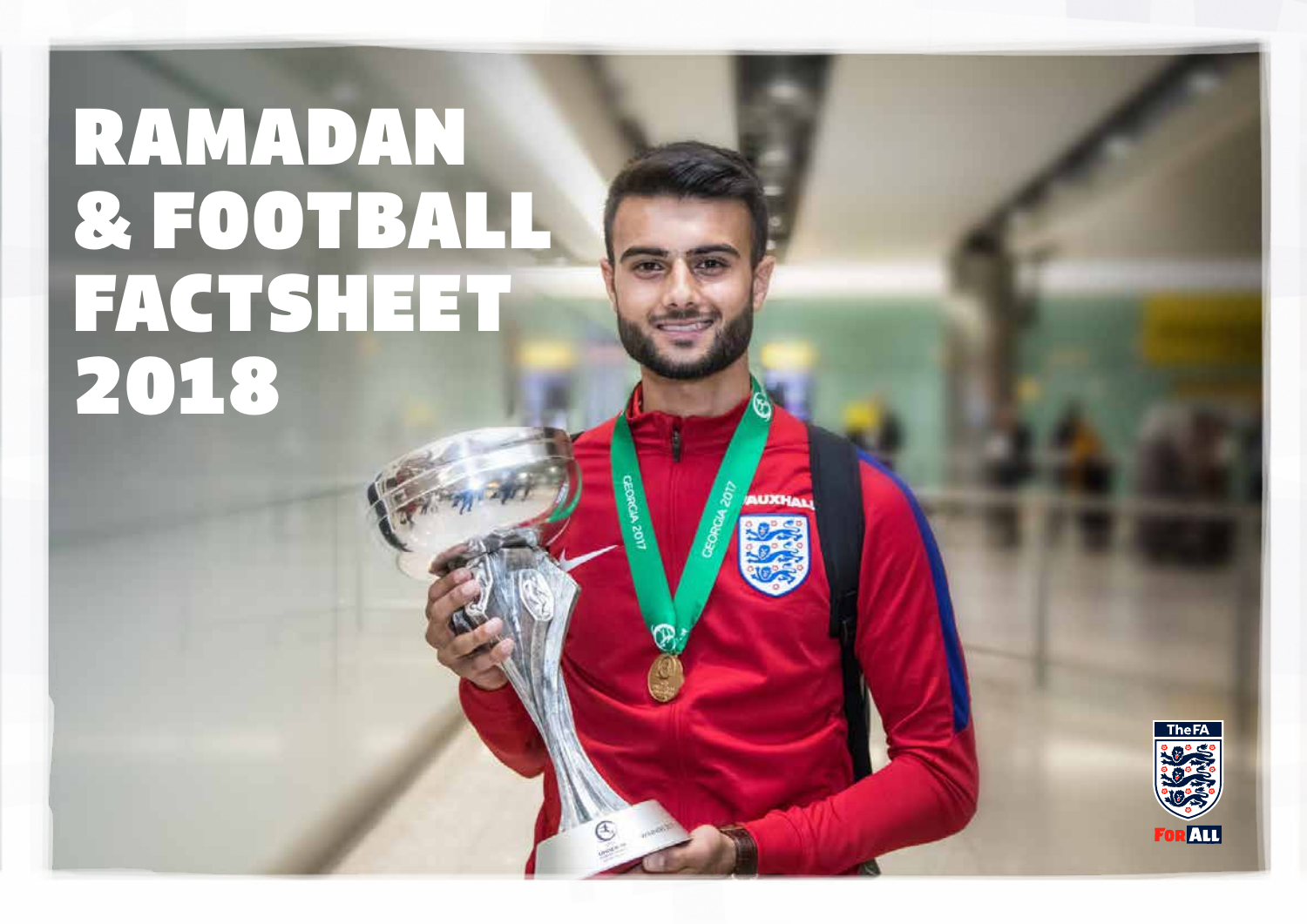# EACH YEAR DURING THE MONTH OF RAMADAN MUSLIMS AROUND THE GLOBE FAST DURING DAYLIGHT HOURS

# THIS FACTSHEET HAS BEEN COMPILED TO EXPLAIN WHAT RAMADAN AND FASTING MEANS IN THE WORLD OF FOOTBALL AND TO THE MANY MUSLIMS INVOLVED

#### **WHAT IS RAMADAN?**

Ramadan is the 9th month in the Islamic calendar and is also known as one of the Five Pillars of Islam. Ramadan lasts for one lunar month which is a maximum of 29 or 30 days and its start and ending dates are determined by the sighting of the moon. This means it comes around 11 days earlier each year and so starts on a different date each year.

During daylight hours adult Muslims and those who have reached puberty are required to abstain from eating, drinking and smoking. The obligation of fasting does not apply to those who are physically and mentally unwell, travelling or pregnant. If any individual has not been able to observe one, they may need to make up later or donate a set amount to the poor.

#### **WHAT FOOTBALL RULES APPLY TO RAMADAN?**

The FA rules make it clear that all faiths are observed and respected:

# **FA RULE B5 FOOTBALL & RELIGIOUS OBSERVANCE**

a. A Participant cannot be compelled to play football on bona fide occasions where religious observance precludes such activity, save where the Participant:

- (i) has consented to do so on such occasions; or (ii) is registered as a player under written contract, which shall be taken as consent to play on such occasions unless otherwise provided for in the contract.
- b. Annually, when planning programmes, Competitions shall define and notify agreed dates of such occasions.

# **WHEN WILL RAMADAN BEGIN AND END THIS YEAR?**

Ramadan is expected to begin this year on 15 May and end on 14 June (depending on the sighting of the moon).

#### **RAMADAN AND YOUTH FOOTBALL**

There is no set age when Muslims start fasting, it is generally post-puberty which can vary from between 8 and 16 years old. This will affect Muslim participation in youth football during Ramadan, especially in the older age groups. As this is the case best practice for leagues would be to ask any predominantly Muslim teams about their plans to fast and play.



*"Players are often shocked to see a Muslim girl with a headscarf running their game, but once I blow the whistle they see I'm no different to any other ref. Ramadan is an important time for me, but I carry on refereeing throughout."* 

> **Jawahir Jewels**  FA Referee